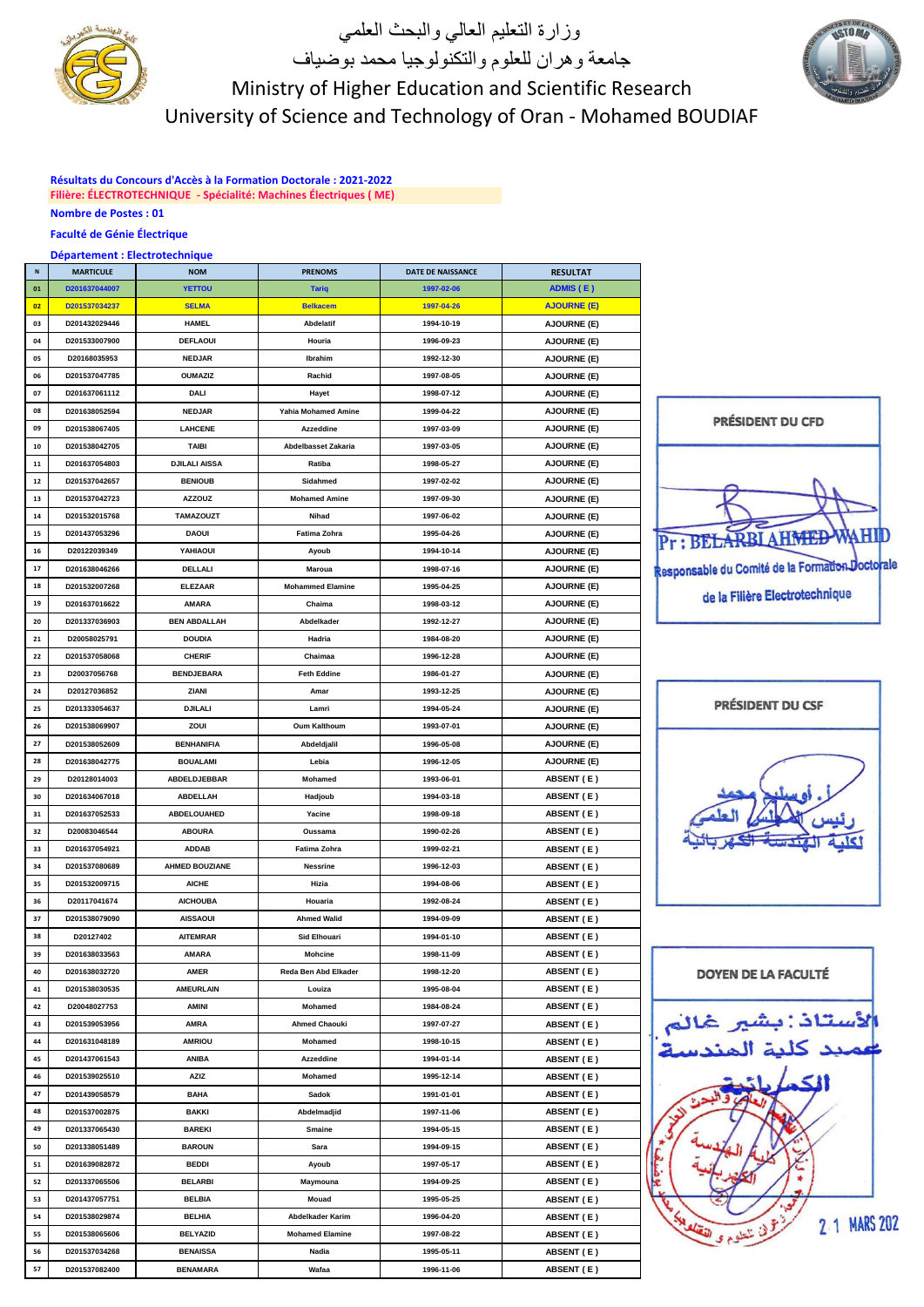

# وزارة التعليم العالي والبحث العلمي جامعة وهران للعلوم والتكنولوجيا محمد بوضياف Ministry of Higher Education and Scientific Research University of Science and Technology of Oran - Mohamed BOUDIAF



| 58  | D201537042722 | <b>BENATTIA</b>        | Mohamed                         | 1996-03-02 | <b>ABSENT (E)</b> |
|-----|---------------|------------------------|---------------------------------|------------|-------------------|
| 59  | D20117039211  | <b>BENAYED</b>         | Hicham                          | 1992-03-16 | ABSENT (E)        |
| 60  | D201437050395 | <b>BENBOUHA</b>        | <b>Mohamed Amine</b>            | 1995-01-01 | <b>ABSENT (E)</b> |
| 61  | D201638029084 | <b>BENCHOHRA</b>       | Khadidja                        | 1998-11-25 | <b>ABSENT (E)</b> |
| 62  | D201638001329 | <b>BENDAHANE</b>       | Mouaadh                         | 1996-02-29 | <b>ABSENT (E)</b> |
| 63  | D19907832     | <b>BENDEBICHE</b>      | Abdelkader                      | 1972-02-16 | <b>ABSENT (E)</b> |
| 64  | D20129001570  | <b>BENDJOUKA</b>       | Amel                            | 1993-07-16 | ABSENT (E)        |
| 65  | D201538065904 | <b>BENMEKKI</b>        | Youssra                         | 1995-04-13 | ABSENT (E)        |
| 66  | D201538009260 | <b>BENSALAH</b>        | <b>Fatma Amel</b>               | 1997-04-21 | <b>ABSENT (E)</b> |
|     |               |                        |                                 |            |                   |
| 67  | D20129012887  | <b>BENSALEM</b>        | Meroua                          | 1993-04-19 | <b>ABSENT (E)</b> |
| 68  | D201338051478 | <b>BENZERGA</b>        | Ikram                           | 1994-05-09 | <b>ABSENT (E)</b> |
| 69  | D201333019591 | <b>BERBAR</b>          | Kamal                           | 1987-12-24 | <b>ABSENT (E)</b> |
| 70  | D201538030182 | <b>BERKANE</b>         | Nour El Houda                   | 1998-03-05 | ABSENT (E)        |
| 71  | D201638043728 | <b>BOUAZZA</b>         | Ikram                           | 1998-01-21 | <b>ABSENT (E)</b> |
| 72  | D201538041976 | <b>BOUBLENZA</b>       | <b>Salim Mouad</b>              | 1998-05-29 | <b>ABSENT (E)</b> |
| 73  | D201538043859 | <b>BOUDALI</b>         | Zineb                           | 1995-02-22 | <b>ABSENT (E)</b> |
| 74  | D20118028813  | <b>BOUDISSA</b>        | Yasser                          | 1993-04-16 | ABSENT (E)        |
| 75  | D201539015419 | <b>BOUFATAH</b>        | <b>Abderrahim llyes</b>         | 1995-10-31 | ABSENT (E)        |
| 76  | D201631032919 | <b>BOUFROUN</b>        | Fares                           | 1995-01-21 | ABSENT (E)        |
| 77  | D201638030834 | <b>BOUKEFOUSSA</b>     | Safia                           | 1998-03-24 | <b>ABSENT (E)</b> |
| 78  | D201538040499 | <b>BOURAS</b>          | <b>Mohammed Tadj</b>            | 1996-07-09 | <b>ABSENT (E)</b> |
| 79  | D201638046383 | <b>BOUSMAHA</b>        | Aicha                           | 1998-07-03 | <b>ABSENT (E)</b> |
| 80  | D201638030743 | <b>BOUTCHICHE</b>      | <b>Ines Aicha</b>               | 1998-11-12 | <b>ABSENT (E)</b> |
| 81  | D201538067339 | <b>BRIKI</b>           | Merwan                          | 1997-07-14 | ABSENT (E)        |
| 82  | D201339037675 | <b>CHAIB</b>           | <b>Badreddine</b>               | 1992-10-01 | ABSENT (E)        |
| 83  | D201539004281 | <b>CHAKKEM</b>         | Ibrahim                         | 1997-05-20 | ABSENT (E)        |
| 84  | D20037008335  | CHALI                  | Chouaib                         | 1983-09-25 |                   |
|     |               |                        |                                 |            | <b>ABSENT (E)</b> |
| 85  | D201439041466 | <b>CHEBBOUB</b>        | Chaouki                         | 1995-02-09 | <b>ABSENT (E)</b> |
| 86  | D201438058365 | <b>DEHINI</b>          | <b>Boudkhil</b>                 | 1995-01-24 | <b>ABSENT (E)</b> |
| 87  | D201532035164 | <b>DIBOUNE</b>         | Yaakoub                         | 1997-02-16 | <b>ABSENT (E)</b> |
| 88  | D20124019859  | <b>DJEDDI</b>          | Lamine                          | 1993-08-17 | <b>ABSENT (E)</b> |
| 89  | D20127059861  | EL DJILALI             | Abdenour                        | 1994-01-17 | ABSENT (E)        |
| 90  | D201532080699 | <b>GHAMRI</b>          | <b>Brahim El Khalil</b>         | 1996-11-19 | <b>ABSENT (E)</b> |
| 91  | D1997389277   | <b>GHELLIAOUI</b>      | Abdelrrazek                     | 1976-01-06 | ABSENT (E)        |
| 92  | D201437067450 | <b>GHORZI</b>          | Zoulikha                        | 1995-04-03 | <b>ABSENT (E)</b> |
| 93  | D20129053691  | GOST                   | Laid                            | 1993-07-08 | <b>ABSENT (E)</b> |
| 94  | D201438073942 | <b>GUESSOURI</b>       | Noureddine                      | 1995-04-17 | <b>ABSENT (E)</b> |
| 95  | D201331015608 | <b>HABCHI</b>          | Lynda                           | 1994-08-15 | <b>ABSENT (E)</b> |
| 96  | D20058026714  | <b>HADER</b>           | <b>Mohammed Essadak Elamine</b> | 1984-08-04 | ABSENT (E)        |
| 97  | D201538042636 | <b>HALLOUCH</b>        | Hadjer                          | 1996-10-10 | ABSENT (E)        |
| 98  | D201638030255 | HENNI                  | Khadidja                        | 1998-07-04 | <b>ABSENT (E)</b> |
| 99  | D201532037387 | <b>HOCEINE</b>         | Haroun                          | 1997-12-27 | ABSENT (E)        |
| 100 | D201538081954 | <b>KADDOUR</b>         | Moussa                          | 1995-01-09 | <b>ABSENT (E)</b> |
| 101 | D20087053545  | <b>KADDOUR BOUDADI</b> | Karim                           | 1987-10-26 | <b>ABSENT (E)</b> |
| 102 | D20128024729  | <b>KADOUS</b>          | Merzoug                         | 1993-01-19 | <b>ABSENT (E)</b> |
| 103 | D20109012555  | <b>KEBCHA</b>          | Abdesslem                       | 1992-06-08 | <b>ABSENT (E)</b> |
| 104 | D201337001904 | KEBIR                  | <b>Boualem</b>                  | 1993-02-15 | <b>ABSENT (E)</b> |
| 105 | D201537078131 | KHETTAB                | Saadia Farah                    | 1997-10-09 | <b>ABSENT (E)</b> |
| 106 | D201537068345 | <b>LACEB</b>           | Sarah                           | 1998-01-10 | <b>ABSENT (E)</b> |
| 107 | D201339003413 | <b>LAHDEB</b>          | <b>Mohamed Lamine</b>           | 1994-02-25 | ABSENT (E)        |
| 108 | D201537066354 | LAKHDARI               | <b>Mohammed Amine</b>           | 0096-04-03 | <b>ABSENT (E)</b> |
| 109 | D201437055537 | LALEG                  | Zohra                           | 1993-06-24 |                   |
|     | D20127051234  | <b>LARBI OUIS</b>      | Yasser Akram                    | 1992-09-10 | <b>ABSENT (E)</b> |
| 110 |               |                        |                                 |            | <b>ABSENT (E)</b> |
| 111 | D201637043078 | <b>LAZREUG</b>         | Asma Nour El Houda              | 1997-08-10 | <b>ABSENT (E)</b> |
| 112 | D201537048920 | <b>LOUADJ</b>          | <b>Mohammed El Amine</b>        | 1998-02-08 | <b>ABSENT (E)</b> |
| 113 | D201432001403 | <b>MAHMOUDI</b>        | Aymen Abdefettah                | 1996-05-28 | <b>ABSENT (E)</b> |
| 114 | D201533018500 | <b>MAKHLOUF</b>        | Nabil                           | 1995-04-01 | <b>ABSENT (E)</b> |
| 115 | D201433041271 | <b>MEDJOUDJ</b>        | Islam                           | 1995-09-27 | <b>ABSENT (E)</b> |
| 116 | D201539025240 | <b>MERKANTIA</b>       | Rachid                          | 1996-01-01 | ABSENT (E)        |
| 117 | D201337070604 | <b>MESRAOUI</b>        | Soufyane                        | 1993-04-05 | <b>ABSENT (E)</b> |
| 118 |               |                        |                                 |            |                   |
|     | D201537037886 | <b>MORTET</b>          | Ahlem                           | 1996-07-27 | <b>ABSENT (E)</b> |
| 119 | D201538032882 | <b>MOUEDDEN</b>        | Fatima                          | 1995-02-11 | <b>ABSENT (E)</b> |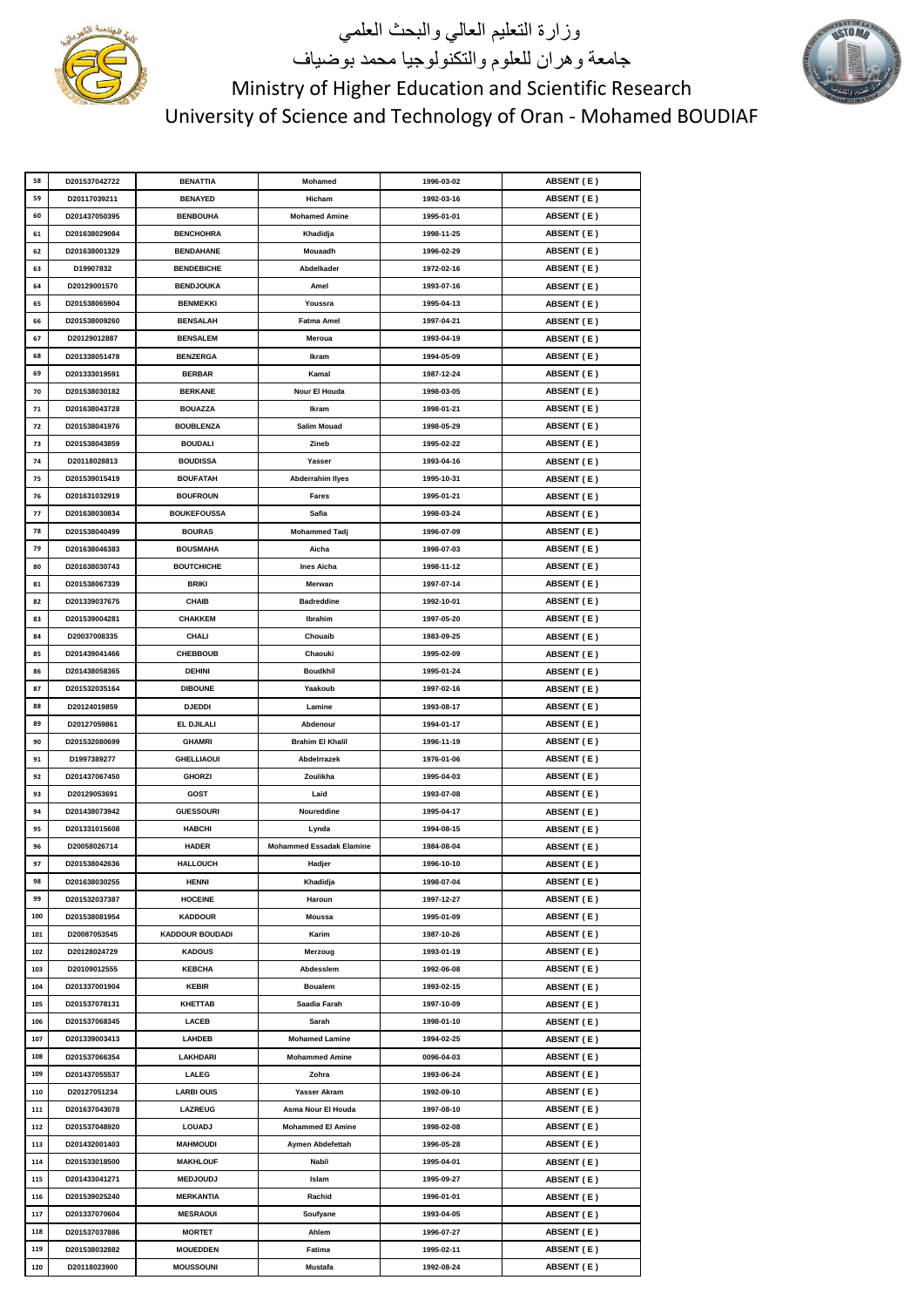

# وزارة التعليم العالي والبحث العلمي جامعة وهران للعلوم والتكنولوجيا محمد بوضياف Ministry of Higher Education and Scientific Research University of Science and Technology of Oran - Mohamed BOUDIAF

| 121 | D201538065752 | <b>NAIMA</b>    | Amina                   | 1997-01-27 | ABSENT (E) |
|-----|---------------|-----------------|-------------------------|------------|------------|
| 122 | D201638030165 | <b>NEDJADI</b>  | Amel                    | 1998-08-06 | ABSENT (E) |
| 123 | D20128062586  | <b>OBEID</b>    | <b>Mohammed Amin</b>    | 1993-04-03 | ABSENT (E) |
| 124 | D201637084280 | <b>OUADDAH</b>  | <b>Mohamed Amine</b>    | 1997-09-19 | ABSENT (E) |
| 125 | D20121029388  | <b>OUAMOUR</b>  | Asma                    | 1994-03-05 | ABSENT (E) |
| 126 | D20109029764  | <b>SADKI</b>    | Nourelhouda             | 1991-06-08 | ABSENT (E) |
| 127 | D201637089183 | <b>SAIDANE</b>  | Abdelkarim              | 1995-12-07 | ABSENT (E) |
| 128 | D201631033057 | <b>SAIDANI</b>  | Djamel-Abderaouf        | 1996-03-15 | ABSENT (E) |
| 129 | D20117033673  | <b>SAKRI</b>    | <b>Nebras</b>           | 1993-06-20 | ABSENT (E) |
| 130 | D20119028153  | <b>SALHI</b>    | <b>Mohammed Salah</b>   | 1992-10-17 | ABSENT (E) |
| 131 | D201638030380 | <b>SOUAR</b>    | Sara                    | 1996-10-10 | ABSENT (E) |
| 132 | D201537093005 | <b>SOUIDI</b>   | Malika                  | 1995-10-16 | ABSENT (E) |
| 133 | D20127009439  | <b>TAHRAOUI</b> | Ibrahim                 | 1994-01-01 | ABSENT (E) |
| 134 | D201638004258 | <b>TARGUI</b>   | Abdedaim                | 1996-06-01 | ABSENT (E) |
| 135 | D201538043868 | <b>TEGGAR</b>   | Linda                   | 1997-06-17 | ABSENT (E) |
| 136 | D201638052617 | <b>TRARI</b>    | Amina                   | 1998-05-18 | ABSENT (E) |
| 137 | D20127036860  | <b>YAGOUBI</b>  | <b>Bouchra</b>          | 1994-02-16 | ABSENT (E) |
| 138 | D201338018075 | <b>YAGOUNI</b>  | Karima                  | 1994-12-16 | ABSENT (E) |
| 139 | D201338009038 | YAHIA           | <b>Malika</b>           | 1994-11-08 | ABSENT (E) |
| 140 | D201537061172 | <b>ZAOUCHI</b>  | <b>Mohammed Zakaria</b> | 1995-01-20 | ABSENT (E) |
| 141 | D201638039548 | ZAREB           | Ishak                   | 1997-07-02 | ABSENT (E) |
| 142 | D20129005445  | <b>ZEBIDA</b>   | Abdellah                | 1992-03-15 | ABSENT (E) |